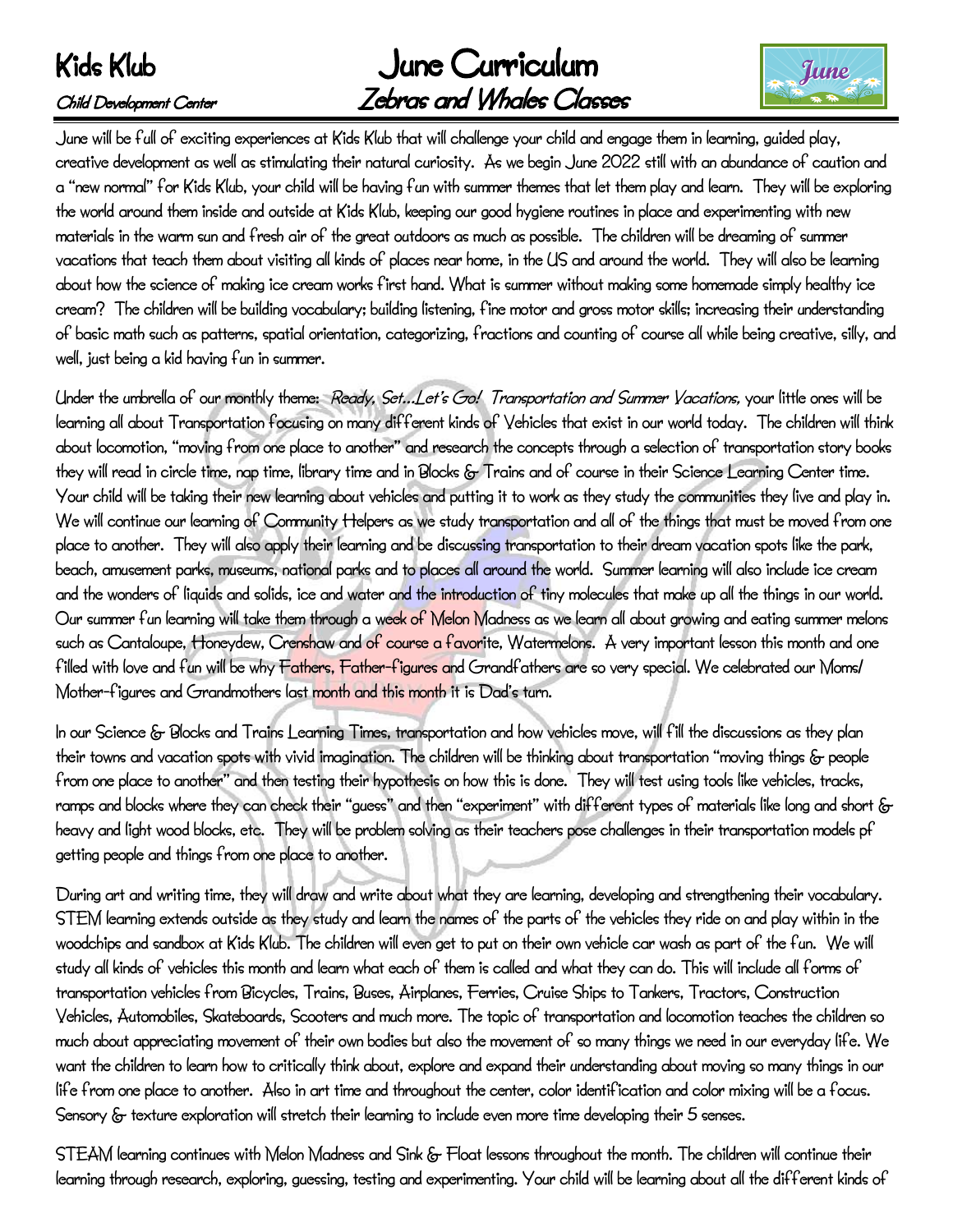# June Curriculum Child Development Center Zebras and Whales Classes



healthy melons that grow and ripen in the summer. The will not only study and talk about but also touch, smell and taste these melons as they continue their on-going lessons on nutritious foods and taking care of their bodies. The children will study both the outsides and insides of these melons. We will discuss colors, sizes, weight, textures and explore the lifecycle of seeds. Melons will be studied as food but also used for physics experiments as we roll them, as art material as we try stamping and painting with the rinds, and their seeds will be used for roasting and planting.

As part of our Science lessons, locomotion, transportation and the dynamics of water will all be tested by the children in their sink and float lessons. The children will be working with different kinds of weights to see what amount of weight "sinks the boat". We will be using other types of objects in the water exploration buckets and tables, measuring, pouring, stirring and experimenting outside in sunny summer weather.

Hoppy's Home and Hoppy's General Store play time will be hopping with lots of shopping, discussion, vocabulary building and preparation by your children for their Father's Day parties, Ice Cream parties, summer activities and just day to day life. Hoppy's School House will be in session as the children teach their friends and the Kids Klub dolls all about what they are learning in school each visit using the felt boards, magnet boards, moving gears, and playing school. Talking and demonstrating to others what you are learning helps with retention full fold and enhances the learning experience overall.

With Father's Day just a few weeks away, Dads and Grandpa's are special is an upcoming weekly theme and we will be spending lots of time reading and discussing why we love our Dads, Grandpas and Father-like figures so much. Of course we will also continue learning our numbers, letters, colors, patterns and phonics; exercising our bodies with relay races, obstacle courses, and parachute play as well as stretching, deep breathing and strength building as we practice our yoga poses as we listen to yoga stories on our mats outside in the fresh air under the trees.

We are excited to kick off our Summer Fun Learning with a balance of academics and summer camp fun all rolled into one. Please take time to review your child's learning experience at Kids Klub and use this information to further the learning experience at home. Ask specific and open ended questions and let your child share the exciting things they are learning at school.

Stay safe and healthy -Don't forget to keep washing hands and staying home if you are feeling sick.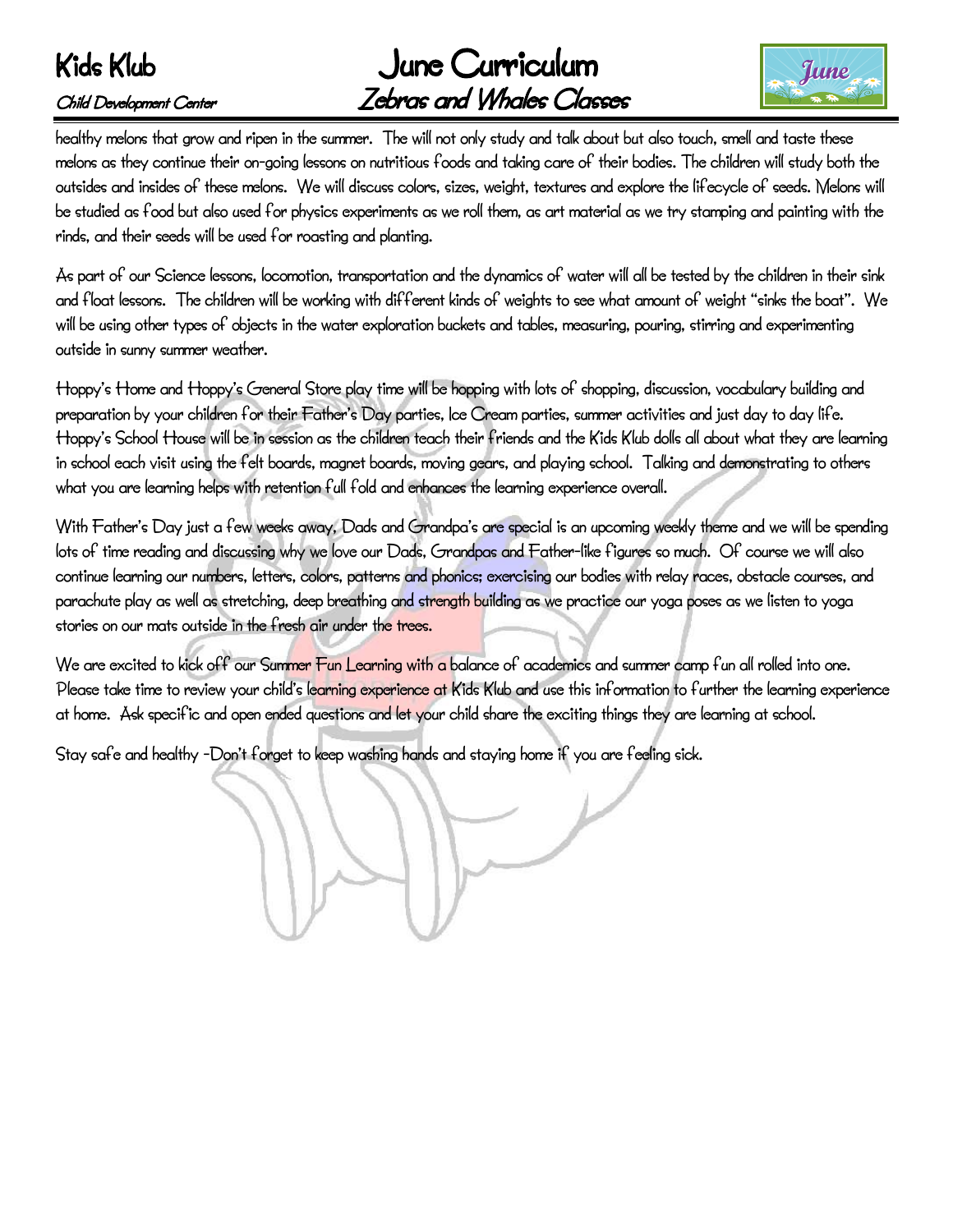

## Monthly Theme: Ready, Set….Lets GO! Transportation and Vacations

- WEEK 39 Weekly Theme: Ready Set Let's Go Transportation and Vehicles: Airplanes, Bicycles, Boats, Cars, Trucks and Trains Letters: Aa-Zz, A for Airplane, B for Bicycle &Boat, C for Car, T for Trains and Trucks Numbers: 1 – 20+ Colors: Blue &Yellow Shapes: Vehicles (airplanes, bicycles, boats, cars, trucks, and trains) Patterns: ABCTABCT [Airplane, boat/bicycle, Car, Truck/Train]
- Daily Circle: Flag salute (English), calendar, numbers, months, seasons, weather, colors, shapes, Sight Words, fruits/vegetables, songs and animals (English and Spanish), Transportation, Vehicles, Fuel(gasoline, battery, human, air, water power), What does each vehicle do? How does it look, sound, move and how many people or things does it transport? What does it travel on-rails/track, roads, dirt, air, water?
- Songs: Vehicle and Transportation Songs Like: Books: Read and Assortment of books about: The Wheels on the Bus, Tow-truck, Fire Engine Transportation and Vehicles Who Came to School Today and how did you get here? Summer is a Season The Little Red Caboose Vacation Locations like the Beach, Mountains She'll be coming around the Mountain Dads and Grandpas are Special

Row, Row, Row Your Boat Community Helpers and what types of Vehicles they Drive

|         | Monday                            | Tuesdav                                                                                                                                                                               | Wednesday                                                                                                                                                                                                                                            | Thurstav                                                                                                                                                                           | Friday                                                                                                                                                                                                     |
|---------|-----------------------------------|---------------------------------------------------------------------------------------------------------------------------------------------------------------------------------------|------------------------------------------------------------------------------------------------------------------------------------------------------------------------------------------------------------------------------------------------------|------------------------------------------------------------------------------------------------------------------------------------------------------------------------------------|------------------------------------------------------------------------------------------------------------------------------------------------------------------------------------------------------------|
| Ärt     | CENTER CLOSED<br>for Memorial Day | Each child measure out<br>& make their own<br>playdough. Then design<br>your fayorite yehicle(s)<br>$-\text{let it dry out to paint }$<br>later in week as a gift<br>for Father's Day | Cut out shapes and design a<br>yehicle using different shapes<br>for all the parts. Glue<br>together. Share- What does<br>your yehicle do? How does it<br>move? Save these works of<br>art for our Father's Day<br>Decorations around the<br>center. | Easel Paint outside your<br>favorite vehicle and<br>scene where it is working<br>to move things from one<br>place to another. Saye<br>for Decorating for the<br>Father's Day Event | Paint with different<br>kinds of cars -roll cars<br>through paint and over<br>long pieces of butcher<br>paper to create art like<br>Årtist Miro. Have fun<br>being creative with<br>different art supplies |
| PM Art: |                                   |                                                                                                                                                                                       | Paint your Playdough Vehicle as a special gift for your Dad, Grandpa or father figure in your life.                                                                                                                                                  |                                                                                                                                                                                    |                                                                                                                                                                                                            |

### &Teacher's Choice Afternoon Art – Have Fun!

Balance & Have fun creating a "Transportation" Obstacle Course- First: Read a book & talk about all kinds of vehicles then Create a Coordination: fun and challenging Obstacle Course together as a class. PRETEND as you go around and around that you are a car, truck, plane, bicycle, motorcycle, a skateboard, semi-truck, a cargo plane, a cargo ship, a train, a ferry, and so many more forms of transportation. Talk about/share: what does each vehicle look like? what does it sound like? what does it transport? how much can it transport? does it transport on a road, in the air, on water, on a rail/track? Also talk about what is uses to move-does it run on gasoline, diesel, battery or human power? If it transports people – how many people can it transport? How does it take-off? How does it land or stop? Have fun going over the bumps and under pole "overpasses", through the tunnels, down the waterways, balancing on the bike path etc… as you learn through play all about vehicles that transport someone or something from one place to another.

- Blocks Lesson 1: Build roads and bridges & ramps that go up and down and are sized so they can accommodate all the transportation & Trains: vehicles-test them to see if your bridge will hold up when vehicles go over it. Can the boat get under the bridge? How fast will a vehicle roll down the ramp? Can a vehicle without wheels roll/move down a ramp? Test this question with a boat. Lesson 2: Build roads w/ wooden blocks for vehicles, train tracks for the trains & create water ways for boats and then add community all around the tracks, roads and waterways so that homes, schools, hospitals, grocery store, fire department, police department, auto mechanics, recycling centers, restaurants and more are able to be visited by vehicles and people. Fill the Blocks & Trains Learning Center with this whole class cooperative community creation & talk about the community helper you will need to run it.
- Manipulatives: Building find motor skills through linking toys, peg play, vehicle puzzles and more. Talk about patterns and have the children create them using the linking toys and pegs –What is repeating? How can we extend this pattern? How can we repeat it with other types of materials? Proper clean up is important -have the children sort each learning toy properly –even clean up enhances math skills: make it fun, sort by size, color, create patterns, help to categorize and count.
- Library Time: Read books about Transportation all day long talk about the way people and things are moved from one place to another. Richard Scarry books are filled with Vehicle and Transportation Learning (enhance listening, vocabulary & conversation skills)
- Hoppy's Home: What kind of vehicles do we have at our homes? (i.e. bicycle, wagon, lawn mower, skateboard, car, truck, boat) Talk, discuss and play. What do we use them for? Have fun taking care of the house. Cook dinner, mow the lawn and fix things that are broke.
- Hoppy's How does food get to the Grocery Store for us to buy? How do restaurants get their food? How does food get from the farm to General Store: the stores and restaurants? Play cafe & explore places that get things delivered by boat, truck, plane, train. What would we do without Transportation Vehicles? What did they do in the past before motorized vehicles? (enhance lessons through discussion and play)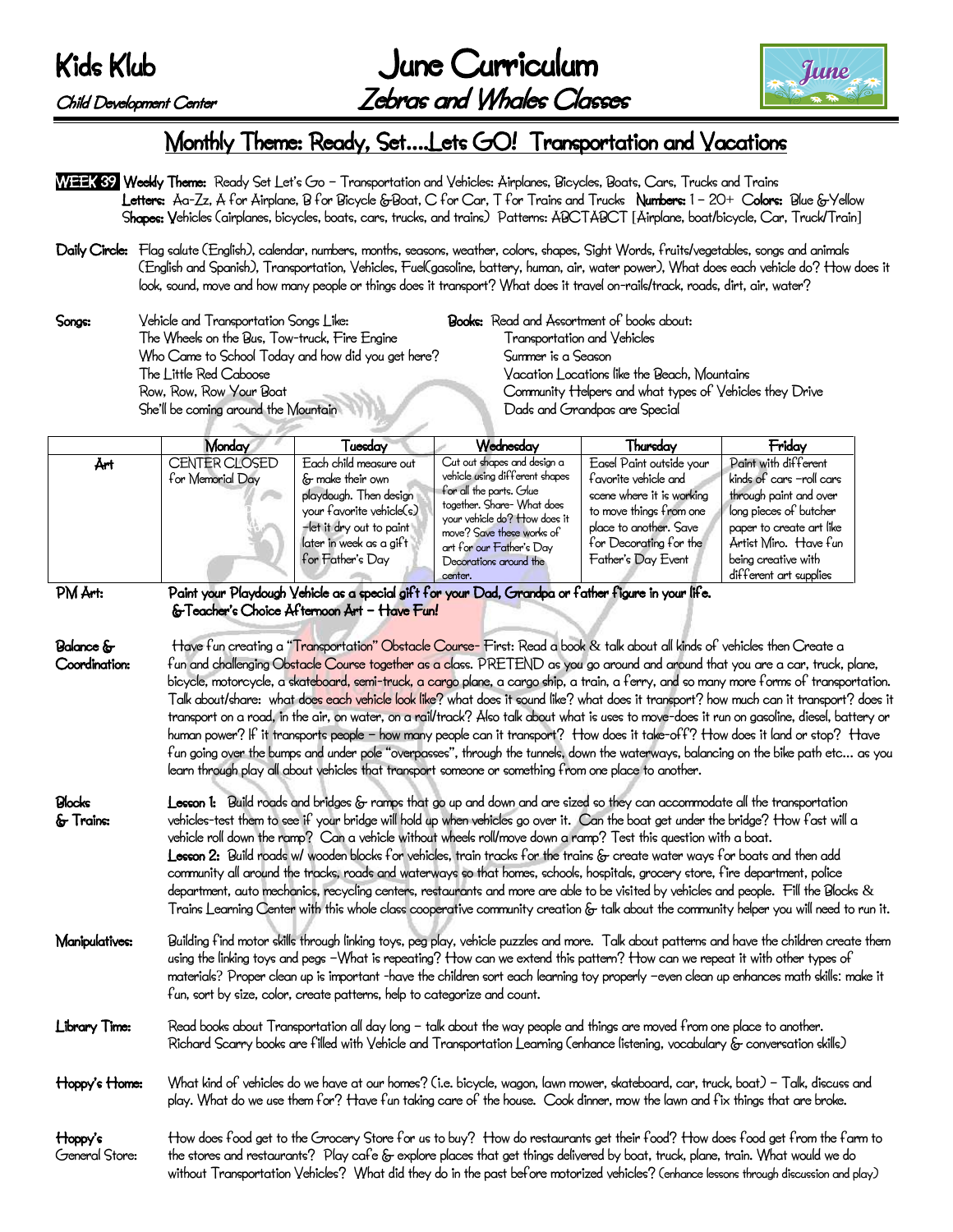

Hoppy's School: Teach your friends or the baby dolls what you are learning at Kids Klub this week. Felt, Magnets, Velcro, Gears and teaching school are fun and help us remember what we are learning each week at school.

- Kitchen Creation: Let's make silly putty- Follow the recipe: pour 1 part liquid starch to 2 parts Elmer's glue measure, pour, stir, mix, touch and feel and play-what does silly putty feel like? smell like? What are some fun things your can do with silly putty? (measuring and following directions, sensory, texture and creative fun)
- Music: Transportation tunes as we move around the room pretending to be all kinds of vehicles: Wheels on the Bus, On the Go Song, Little Red Caboose- Have fun making music, singing and dancing as you continue your lessons on Vehicles and Transportation. Then play Vehicle Simon Says "Fly like a Plane" is always a fun game to play with lots of learning in the process. Have fun-movement and music are important for the body and the mind and combining gross motor movements with academic lessons helps with understanding and memory.
- Science: Science 1: Transportation Discovery Box all about Transportation Vehicles and don't forget to continue the vehicle learning as you head outside into nature and play with all the Kids Klub vehicles in the sand box and all around. Science 2: Have fun on the Klub Vehicles how do they move? What are the parts of the vehicles called? Caring for our vehicles is important. Have a "Carwash" riding or driving each of the vehicles to the car wash, soaping, rinsing and drying all the vehicles. Talk about the parts of the Kids Klub Vehicles as you wash them– wheels, handle bars, seat, pedals. Wash, Dry, and then Ride
- Theater Time: Have fun acting out all kinds of fun and silly things about Vehicles and Weather. For example: act like a plane or train or truck on a sunny, windy or rainy day, or riding a rollercoaster in the rain and the sun- how would it differ, motoring like a boat on a calm or stormy day? Have fun enhancing vehicle, transportation and weather learning through creative theater.

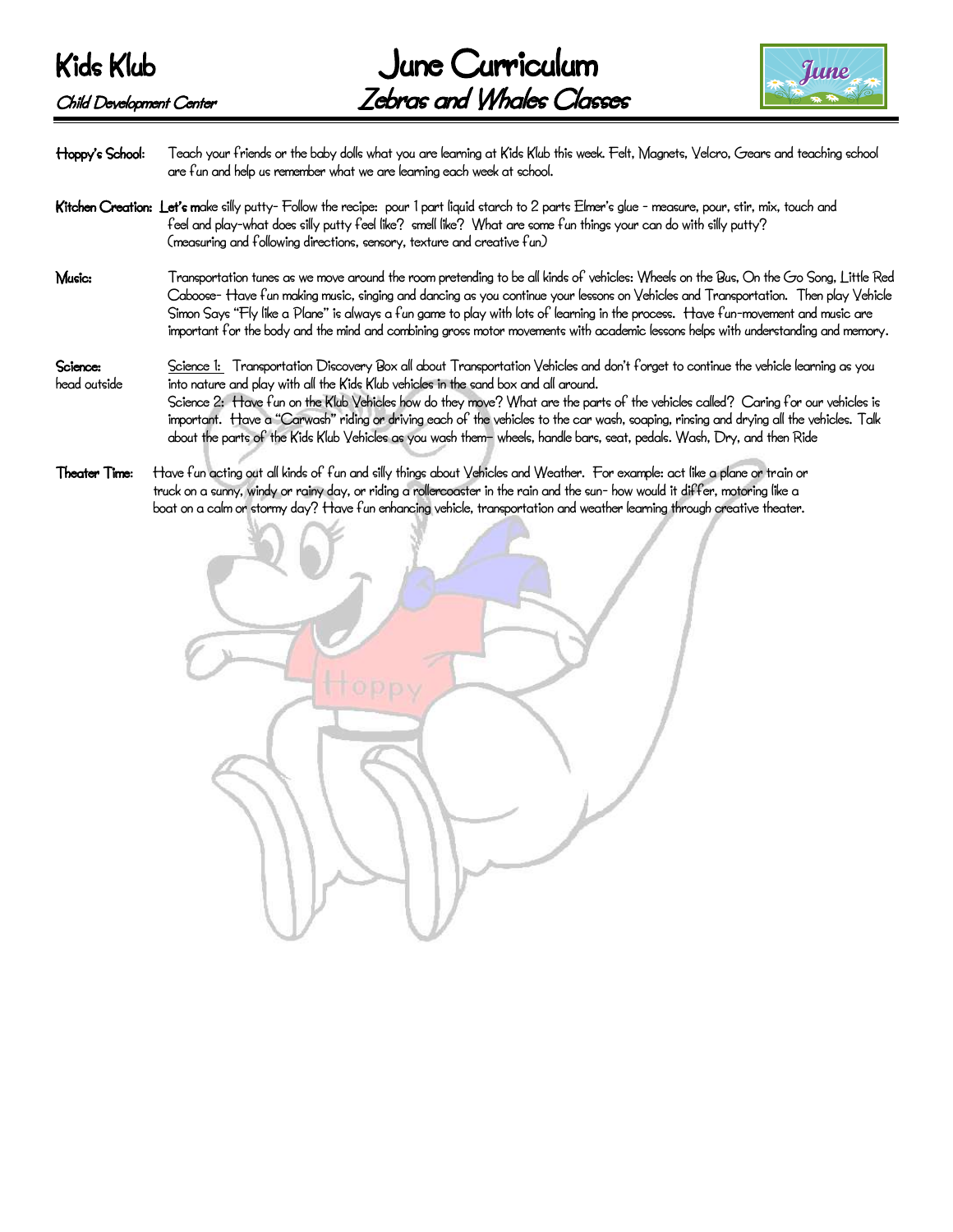June Curriculum Child Development Center Zebras and Whales Classes



## Monthly Theme: Ready, Set….Lets GO! Transportation and Summer Vacations

WEEK 40 Weekly theme: We All Scream for Ice Cream Letters: Aa-Zz, I for Ice Cream, Numbers: 1-20+ Colors: Pink White & Brown (Strawberry, Vanilla & Chocolate) Shape: Cone Pattern: Vanilla(V), Chocolate(C) Strawberry(S), VCSVCS

Circle Time: Flag Salute, Zoo Phonics, calendar, numbers, names, letters, colors, shapes, Summer, Four Seasons, What is the weather like in Summer? Summer vacations, where do we like to go? Why do we like to eat Ice Cream in Summer?, What is ice cream made of?, How do you make ice cream?, What makes up the different flavors in ice cream?, What is your favorite flavor? Concepts: melting and freezing, cold and hot, solids and liquids, what is a molecule?

Songs: Summer Fun Songs Like: Books: Read and Assortment of books about: Ice Cream, Ice Cream, We all Scream for Ice Cream Transportation and Vehicles You are my Sunshine Summer is a Season ABC Song Vacation Locations like the Beach, Mountains

Open and Shut Them Community Helpers and what types of Vehicles they Drive Dads and Grandpas are Special

|                                                           | Monday                                                                                                | [uesday                                                                                                                                                               | Wednesday                                                  | Thursday                                                                                                     | Friday                                                                                                 |
|-----------------------------------------------------------|-------------------------------------------------------------------------------------------------------|-----------------------------------------------------------------------------------------------------------------------------------------------------------------------|------------------------------------------------------------|--------------------------------------------------------------------------------------------------------------|--------------------------------------------------------------------------------------------------------|
| Årt<br>Use this week to<br>start Father's<br>Day Projects | Make a large class<br>banner for the<br>Father's Day BBQ<br>Start Father's Day<br>Gifts, Cards & wrap | Cut and paste a<br>banana split and ice<br>cream cone creations<br>add glitter & spangles<br>as the sprinkles on top<br>and work on Father's<br>Day gifts, cards etc. | Work on Father's Day<br>Gifts Cards and<br>Wrapping paper. | Father's Day Projects<br>and Easel painting -<br>paint with ice cubes -<br>how does this change<br>your art? | Ice Cream Cone<br>Themed Art and<br>continue work on your<br>Father's Day Gifts,<br>Cards and Wrapping |

PM Art: Use this time to continue working on Father's Day Gifts, Cards, Wrapping Paper. If time: Mix shaving cream, glue and pink and white paint together -texture play is fun. Finish morning projects. Dot Marker Art and Drawing Time

Balance & Form Teams-what is a team? Work Together and Learn Good Sportsmanship as you compete with the other Coordination: teams in your class. Talk about winning and losing. These are all important life lessons that we will continue to discuss as we have fun being a team, working together and being competitive. Relay races of all kinds -with cones flipped upside down, filled with ice cream scoops (balls), egg and spoon, kick the ball through the path, cross the finish line and turn around and come back and pass off to your team mate. Be creative and have fun.

Blocks & Visit 1: Build places you want to visit on vacation someday. Share what you have built with your class. Trains: Visit 2: Build towns with wood blocks; add roads, waterways, and train tracks and the community of businesses and homes, schools, restaurants, hospitals, fire and police station and visit with all the vehicles.

Dramatic Play Time for a Father's Day BBQ and lets serve Ice Cream for Dessert- have fun getting the babies ready for the Hoppy's Home: special bbq, plan the menu, clean the house, mow the lawn and go shopping for and prepare the food.

- Hoppy's Let's Shop for a Father's Day BBQ and let's serve Ice Cream Sundaes for Dessert Share with your class General Store: what you have decided to serve for your Father's Day BBQ and work together with your friends to put on the best Father's Day BBQ party you can together.
- Hoppy's School: Teach your friends or the baby dolls what you are learning at Kids Klub this week. Have fun using the Felt, Magnets and Gears and talk all about the themes of the month and your favorite parts of what you are learning.
- Kitchen Creation: Liquid to Solid Science: Making individual baggies of simple healthy homemade vanilla ice cream follow directions, learn firsthand about liquid to a solid through freezing the molecules in the liquid. Why do we put salt in the ice? Have fun enjoying the liquid to solid treat making and eating one of the best summer desserts!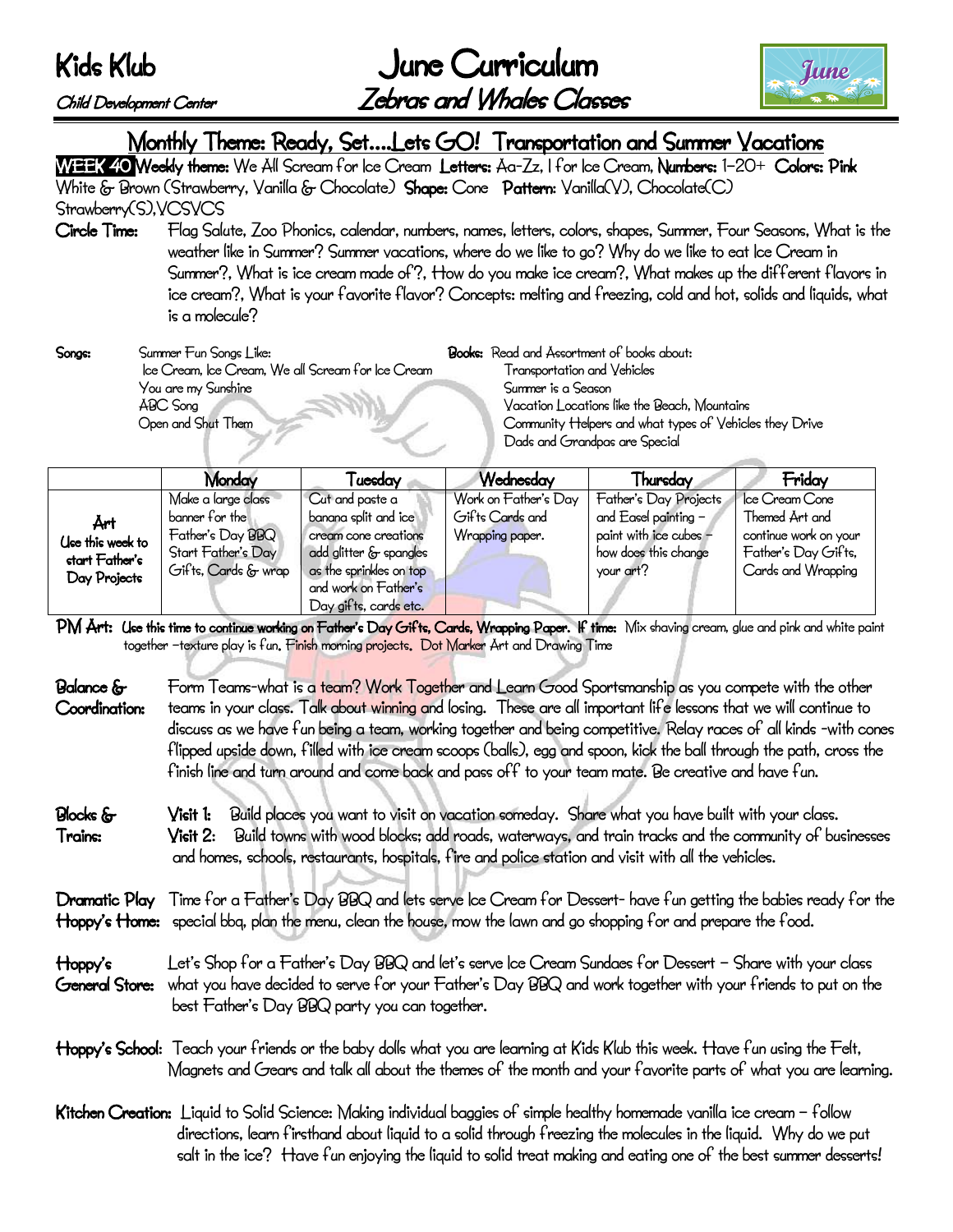June Curriculum Child Development Center Zebras and Whales Classes



Library: Read at Circle Time, Nap Time, End of Day and all around the center and listen to stories about Ice Cream, Transportation and Dads/Grandfathers this week. (enhance listening skills, vocabulary and learning concepts) Manipulatives: Ice Cream Cones for counting, sorting, pattern stacking and more. Add in the Cookies, Donuts, Pies, and Popsicles for pairing Capital and lower case letters, matching shapes, colors, numbers &fractions. (develop fine motor skills and basic math skills) Music: First sing the Ice Cream Song and All Scream for Ice Cream then have fun Listening and moving at our Ice Cream Dance Party– let's pick our favorite music and dance to the beat – can you hear it? Feel it? Move fast, move slow, jump on 2 feet, hop on 1 foot then the other, jump inside the hoop and out, wiggly, twist, and most of all have fun at our Summer Ice Cream Dance Party (develop a sense of rhythm) Science: Science 1: Outside using the water tables, buckets and bins - What sank the boat? How much weight can we put in the boats before they sink? Why does the boat float? If the boat flips, does it still float? Or does it sink? Why? What other things float – hypothesize as a class – then experiment, test and discuss why the objects do what they do?(Sink, Float and Weight lesson -enjoy hands-on learning) Science 2: Let's Learn About Transportation Vehicles of many kinds. Watch how they move, what they can do, what they move from one place to another. Hear what they sound like and learn the names of the vehicles. Science Video (build vocabulary, watch movement of each vehicle, practice listening skills) Theater: Community Helpers lessons continue – let's look at all the careers that Transport things and people from one place to another. Use the Puppets, use the costumes, dress-up and or just pretend to be your favorite Transportation Community Helpers. Dress in our favorite costumes and have fun putting on a fun puppet show with our friends learning all about Bus Drivers, Ambulance Drivers & EMTs, Taxi Drivers, Truck Drivers, Huge Tractor Drivers, Crane Operators, Cement Truck Drivers, Delivery Truck Drivers, Trains, Tug Boats, Cargo Ships and Cruise Ship Captains. There are so many special people that help us and the things we need get from one place to another. (build confidence, self dressing practice, stimulate imagination and enhance lessons of the month through dramatic play)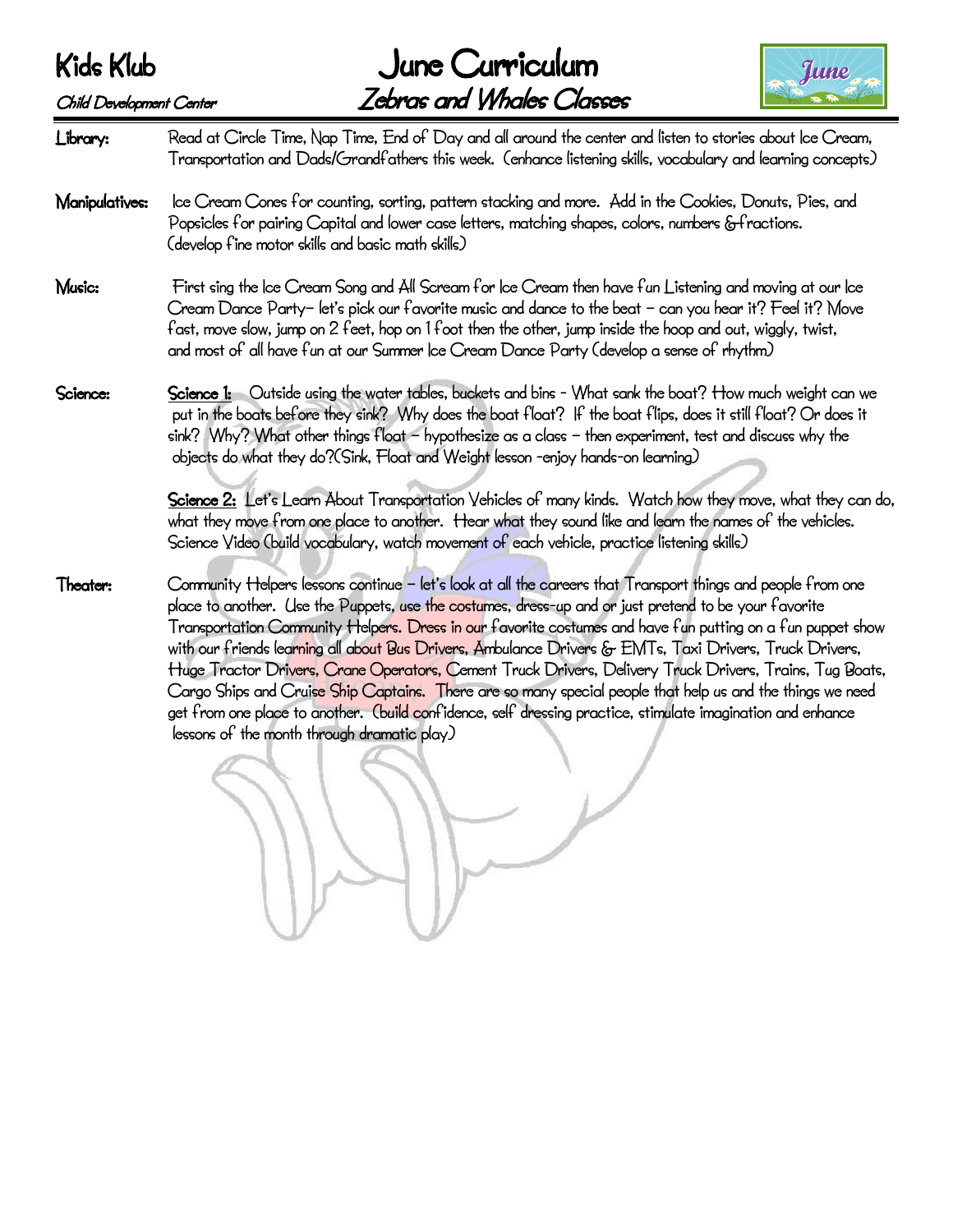June Curriculum Child Development Center Zebras and Whales Classes



### Monthly Theme: Ready, Set….Lets GO! Transportation and Vacations

- WEEK 41 Weekly theme: Dads Are Special & Summer Vacations Numbers: 1-20+ Colors: Yellow and Red Letters: Aa-Zz, D is for Dad, F is for Father, G is for Grandpa, V for Vacation, S for Summer Shapes: Shapes Found on Vehicles Patterns: DGDGDG (Dad, Grandpa):
- Circle Time: Flag Salute, Zoo Phonics, calendar, numbers, names, letters, colors, shapes, What is my favorite thing to do with my dad? Where to you dream to go with your Dad/Grandpa/Family on a summer vacation?, is it near or far, long or short trip, how will you get there? What kind of vehicles?, How does this vehicle move?, What will you do when you get there? Where will you, what will you eat – let's get all the details planned out so someday you can go there with your family/Dad/ Grandpa or friends.
- Songs Like: I Love You, You Love Me Books: An Assortment of Books About -My Special Friend Dads, Grandpas, Summer, Vacations, Community Helpers Thank You, Dad Who Came to School Today? You Are my Sunshine

|     | Monday                            | ruesday              | Wednesday               | Thursday               | Friday              |  |
|-----|-----------------------------------|----------------------|-------------------------|------------------------|---------------------|--|
|     | Create a 2 <sup>nd</sup> Father's | Work on Father's Day | Work on Father's Day    | Finish up the Father's | Colorful Pasta      |  |
| Årt | Day BBQ Banner for                | gifts, card and      | gifts and then if time, | Day gifts, card and    | Necklace Lacing.    |  |
|     | Outside decorations               | wrapping paper, bag, | paint a yacation        | wrapping.              | Make a necklace for |  |
|     | &work on Father's                 | etc then if time,    | picture of where you    |                        | your Dad and        |  |
|     | Day gifts, card, wrap             | Finger-paint         | would like to go.       |                        | yourself.           |  |

PM Art: Easel Paint a picture of your Dad or Grandpa, Marble & Golf Ball Painting, Explore the play yard, collect and make a Nature Collage

- Balance & Let's work on our Jumping skills. Use the noodles, hoops, dots and shapes on ground to build a jumping course. Coordination Jump over the noodles and onto and into the hoops, dots and shape spots. Build low, medium and high jumps. Try the course on 1 foot and/or 2 feet.
- Blocks & Create ramps and bridges over the river and roll balls and vehicles up and down the ramps and across the bridges Trains from one side of the room to the next. Talk about what is happening to the balls and vehicles. What are the successes? What are the problems? How can you solve the problems? Pick a Target Location in your classroom - Can you get the ball & vehicles to go where you want them to go- what can you use to make the ball or car go faster and farther?
- Library: Read about Dads and Vacations and then Create our own story and share it with your class (listening skills)
- Manipulatives: Connecting, Stacking, Linking, Patterns, Shapes, Colors and Numbers let's develop math and fine motor skills using some favorite learning toys in the Manipulative Room.
- Hoppy's Home: Time for a Father's Day Party Lets Clean, Bake and all sit down to eat the desserts we baked topped with ice cream scoops- what flavors of desserts did you bake? What flavors of ice cream are you putting on top?
- Hoppy's Shop for a long vacation with your Dad or Grandpa-talk about where you are going and what you are taking General Store: and why. What are your favorite travel snacks and meals? (encourage socialization)
- Hoppy's School: Teach your friends or the baby dolls what you are learning at Kids Klub this week. Talk about why your Dad and Grandpa and Father Figures in your life are super special.

### Kitchen: Playdough Fun – let's make our Dad and Grandpa a special creation using handmade playdough we have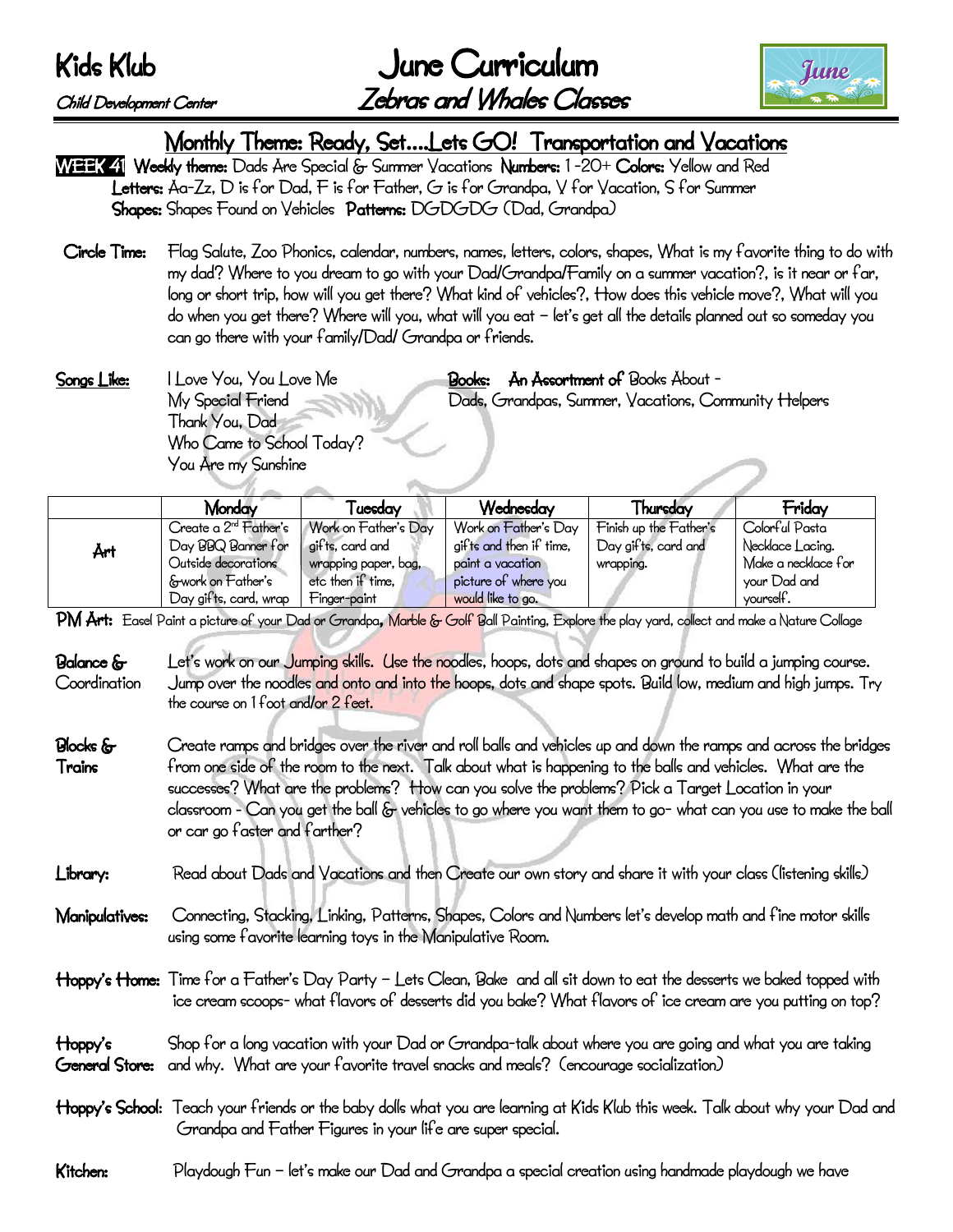

measured out ourselves, mixed with our fingers and created with our own hands, Let it dry and paint it and make it extra special so you can wrap it up as a special Father's Day Gift. (encourage following instructions and taking joy in making a gift for someone else)

### Library: Read about Dads and Vacations and then Create our own story and share it with your class (listening skills)

- Manipulatives: Connecting toys, Stacking Pegs and Linking Fish let's make colorful patterns and count to 20 or 30 or more. (develop fine motor skills)
- Music: Outside in the Summer Breeze It is time to play Freeze Dance and listening to action songs, following the directions while exercising our bodies. Then enjoy a Yoga Stories and Poses on your yoga mats outside in the fresh air to follow. Allow time to wipe off and roll-up your mats properly and put into the yoga mat basket. Rolling mats is wonderful way to build fine motor skills.
- Social Science: Lesson 1: Father's are Special Stories & Discussion Work on Father's Day cards and gifts (the importance of family)
- Science Lesson 2: Summer Fun Science -Water and sand play, Water and Ice play Outside in the sandbox-How does water effect sand? What does dry sand look and feel like? Can you see each grain of sand? What changes to the sand can you see when you add water? What changes can you feel when you add water to sand? Does the sand fall through your fingers when it is wet like it does when it is dry? Next add Ice to your water and watch what happens. Does the ice sink? Does the ice Float? Does the ice stay the same size? Why does the ice get smaller? How does Ice and Sand mix? Does the sand stick to the ice? Have fun!
- Theater: Let's pretend to be animals we have learned about all year. What is your favorite Farm Animals, Creepy Crawlies- Insects, Spiders, Amphibians, and Reptiles, Birds, Animals that Migrate & Hibernate – like Reindeer, Penguins, Whales, Animals that live in the Ocean, Dinosaurs, Baby Animals that are born in the Spring, Endangered animals that we can help, and all the other special animals that live in the Rainforest. What animals might we see on a vacation with our Dad? Have fun being theatrical – can your classmates guess what animal you are?

Ĩ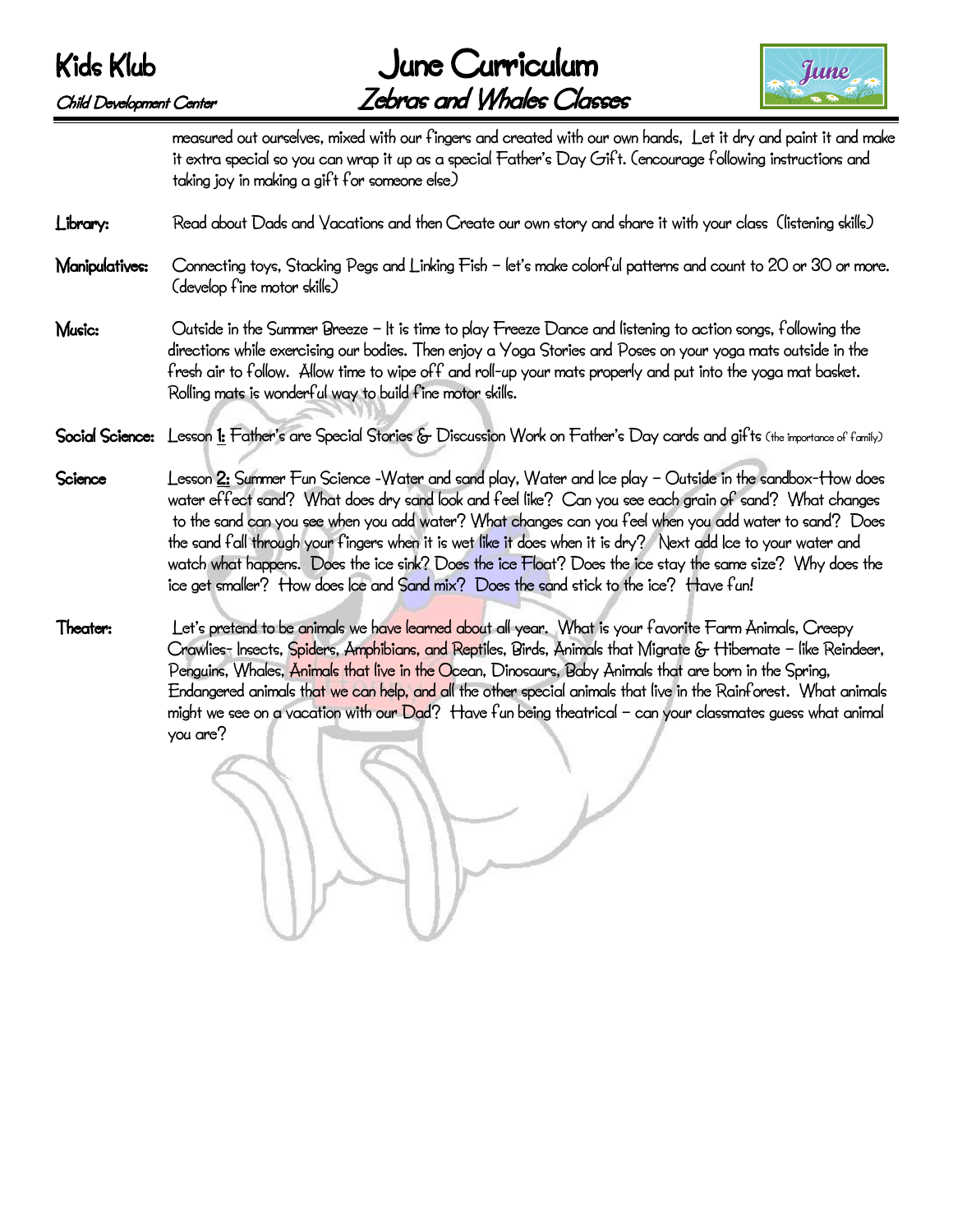June Curriculum Child Development Center Zebras and Whales Classes



## Monthly Theme: Ready, Set….Lets GO! Transportation and Vacations

WEEK 42Weekly Theme: It's Watermelon Week Letters: Aa-Zz, W for watermelon, F for fruit, V for vegetable Numbers: 1 –20+ Colors: Red, Green and Black Shape: Fruit Pattern: WFVWFV(Watermelon, Fruit, Vegetable)

Circle Time: Zoo Phonics, calendar, numbers, names, letters, colors, shapes, What is Summer? The 4 Seasons, What do we do in Summer? What is a watermelon?, What is a fruit? A vegetable?, What is inside a watermelon?, What is a seed? How do watermelons grow?, What does a watermelon taste like?, Learning concepts: round and oval, hard and soft, heavy and light, rough or smooth

 Where is Thumbkin? Books about Summer Vacation Down by the Bay (Where the Watermelon Grows) Books About Transportation I Had a Little Turtle **Foods** This is Number One… Books about Having Fun

Songs Like: Good Morning **Books:** An assortment of Summertime Books

|                                                                                                                                                   | Monday                                                                                                                                                                                                                                                                                                                                                                                                                                                                                                                       | Tuesday                                                                                  | Wednesday                                                                                          | Thursday                                 | Friday                                     |  |
|---------------------------------------------------------------------------------------------------------------------------------------------------|------------------------------------------------------------------------------------------------------------------------------------------------------------------------------------------------------------------------------------------------------------------------------------------------------------------------------------------------------------------------------------------------------------------------------------------------------------------------------------------------------------------------------|------------------------------------------------------------------------------------------|----------------------------------------------------------------------------------------------------|------------------------------------------|--------------------------------------------|--|
| Årt                                                                                                                                               | Create a class<br>Summer Fun Banner-<br>what do you like to do<br>in summer                                                                                                                                                                                                                                                                                                                                                                                                                                                  | Paint with different<br>types of paint $-$ use<br>brushes, fingers,<br>sponges, and more | Tear and weave a fruit<br>basket and cut out fruits<br>and vegetables to glue in<br>the basket     | Paint a summer scene<br>with watercolors | Fingerpaint and mix<br>colors of all kinds |  |
| PM Art:                                                                                                                                           | Melon Rind Painting – experimenting with unique art media. Outdoor Art on the Easels, use natural things in our<br>environment to paint with. Keep experimenting with color mixing paint together to see what colors you can<br>create.                                                                                                                                                                                                                                                                                      |                                                                                          |                                                                                                    |                                          |                                            |  |
| <b>Balance</b> &<br>Coordination:                                                                                                                 | Study Physics, force, motion, gravity and lift as the class works together using the large and small Parachutes<br>Experiment with rainbow colored balls of all kinds from playground balls, little and big plastic balls, the bowling<br>balls and bean bags and research which is easier to roll, bounce, lift (gross motor skills)                                                                                                                                                                                        |                                                                                          |                                                                                                    |                                          |                                            |  |
| <b>Blocks</b> &<br>Trains:                                                                                                                        | Building towers with 5, 10, 15 & 20 blocks use different shapes and sizes and problem solve to get the towers to<br>not fall over. Then - see how how high can you go? Have lots of fun knocking them down and starting over.<br>(Physics, Engineering, Cause & Effect)                                                                                                                                                                                                                                                      |                                                                                          |                                                                                                    |                                          |                                            |  |
| Library Time:                                                                                                                                     | Read lots of themed books at Circle Time, Lunch Time, Nap Time, End of Day and all throughout the day as<br>you rotate from Learning Center to Learn Center. Discuss Vocabulary along the way and always pick out the<br>beginning, middle and ending to the stories. When you visit Hoppy's School, have a fun using the flannels to<br>create a whole story as a class-discuss the beginning, the middle and the end of the story - what is the "problem"<br>in the story and what solutions can you create for the story. |                                                                                          |                                                                                                    |                                          |                                            |  |
| Manipulatives:                                                                                                                                    | Link-it/Stacking it/ Lace It/Peg It - Let's build fine motor skills while also counting, patterning, sorting                                                                                                                                                                                                                                                                                                                                                                                                                 |                                                                                          |                                                                                                    |                                          |                                            |  |
| Hoppy's Home: Time for Summer Fun at Hoppy's Home: Have fun playing house together, cleaning, cooking, building and taking<br>care of the babies. |                                                                                                                                                                                                                                                                                                                                                                                                                                                                                                                              |                                                                                          |                                                                                                    |                                          |                                            |  |
| Hoppy's<br>General Store:                                                                                                                         | Shop for fruits and vegetables and talk about the names of each one. (healthy foods)<br>How can we cook them and use them to eat? Cook them up in the café and serve them to our friends. Leave<br>time to properly sort out all the fruits and vegetables and putting them back in the Farmers Market baskets. Use<br>this sort time as a place to teach color, groupings, counting and math lessons.                                                                                                                       |                                                                                          |                                                                                                    |                                          |                                            |  |
|                                                                                                                                                   |                                                                                                                                                                                                                                                                                                                                                                                                                                                                                                                              |                                                                                          | Hoppy's School: Teach your friends or the baby dolls what you are learning at Kids Klub this week. |                                          |                                            |  |

Kitchen Creation: Make a batch of Red Playdough and create a Watermelon and Vehicle Creation. Measured, Mix, Follow Directions and Have fun designing and creating.